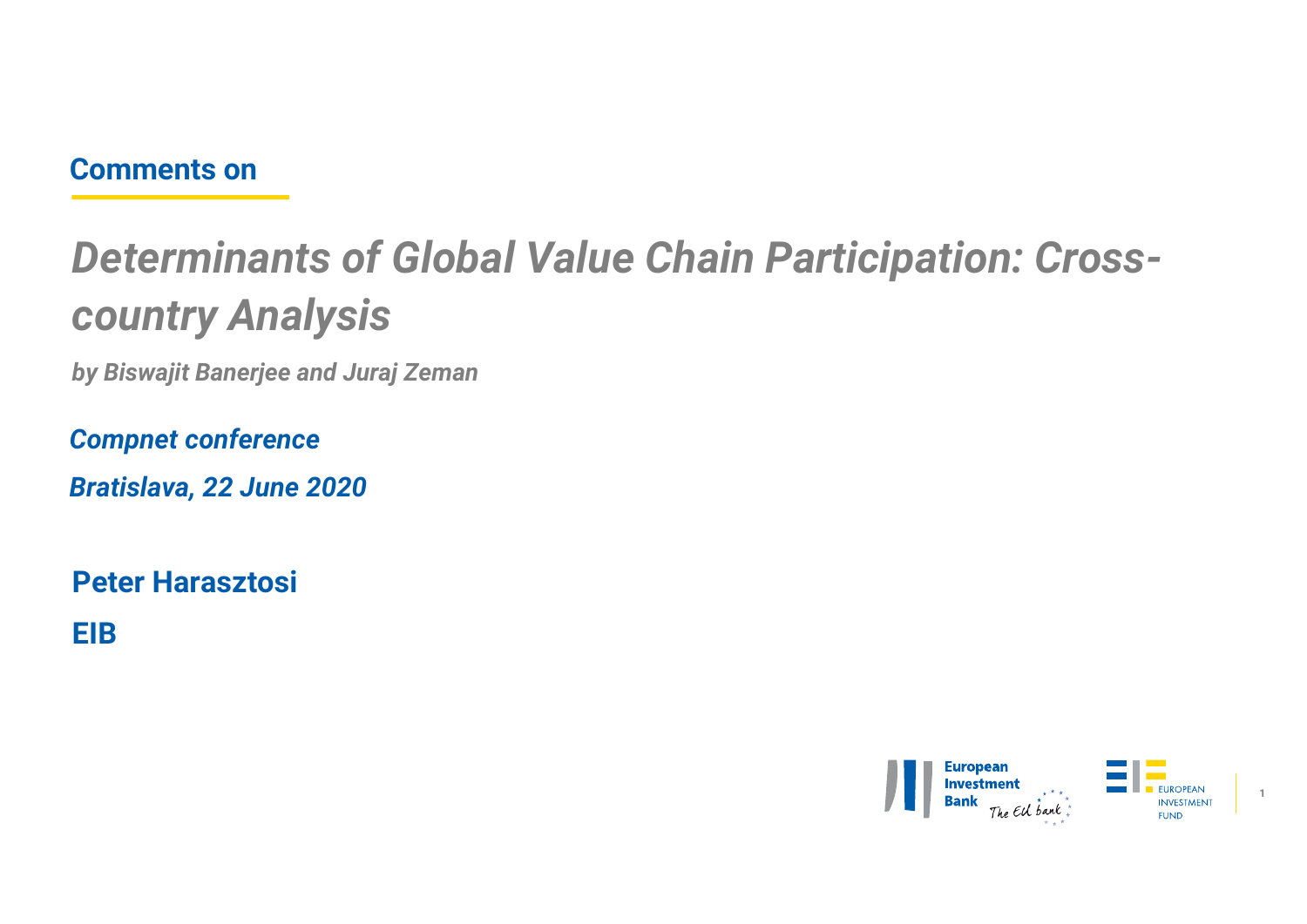- Short summary<br>And a sense leaks at determinants for GVC new • The paper looks at determinants for GVC participation – explanations for the cross-<br>• Country variance<br>• Motivation: Evidence on determinants are often inconclusive, period and sample country variance
	- Motivation: Evidence on determinants are often inconclusive, period and sample dependent

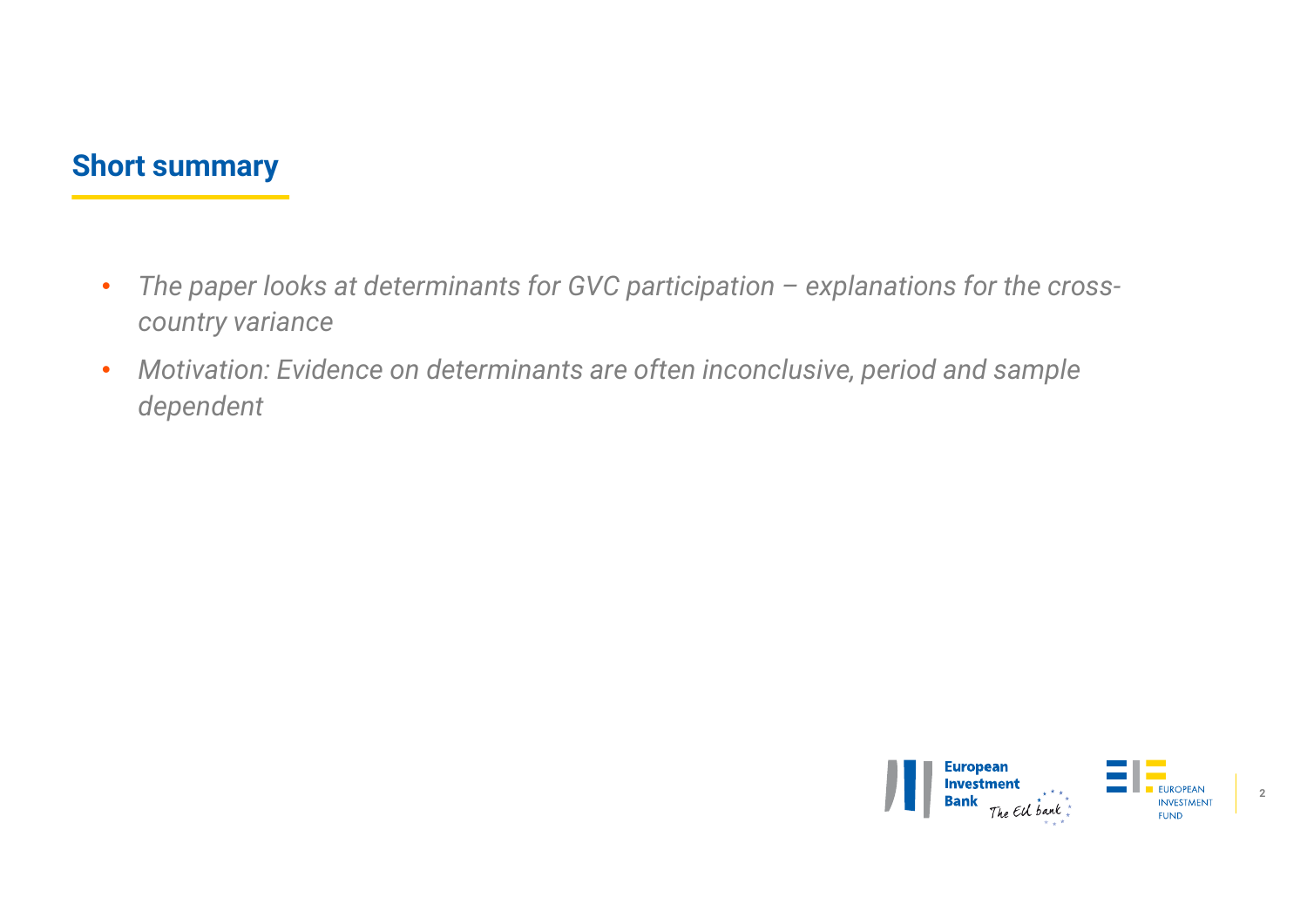# Short summary<br>Analysis

# Analysis

Explaining the variation in 5 variables:

• VAX ratio, Backward and Forward linkages, GVC participation rate and GVC position index. Explaining the variation in 5 variables:<br>
• VAX ratio, Backward and Forward linkages, GVC participation rate and GVC position<br>
index.<br>
Explaining with:<br>
• Economy size (GDP), Industry composition, Education, Capital endowm

Explaining with:

• Economy size (GDP), Industry composition, Education, Capital endowment, FDI, REER, Institutional Quality

Method: Time fixed effects regression on country panel.

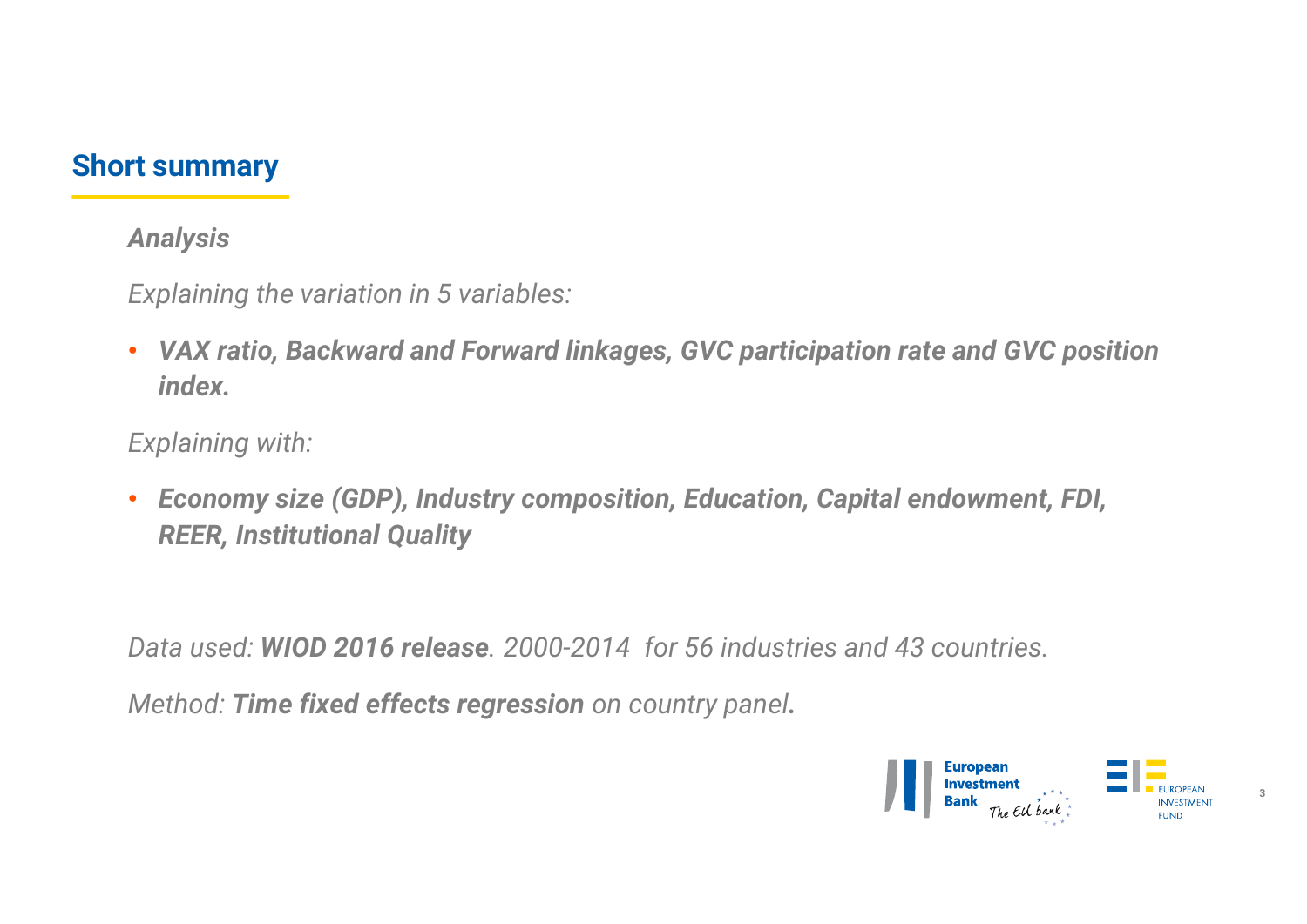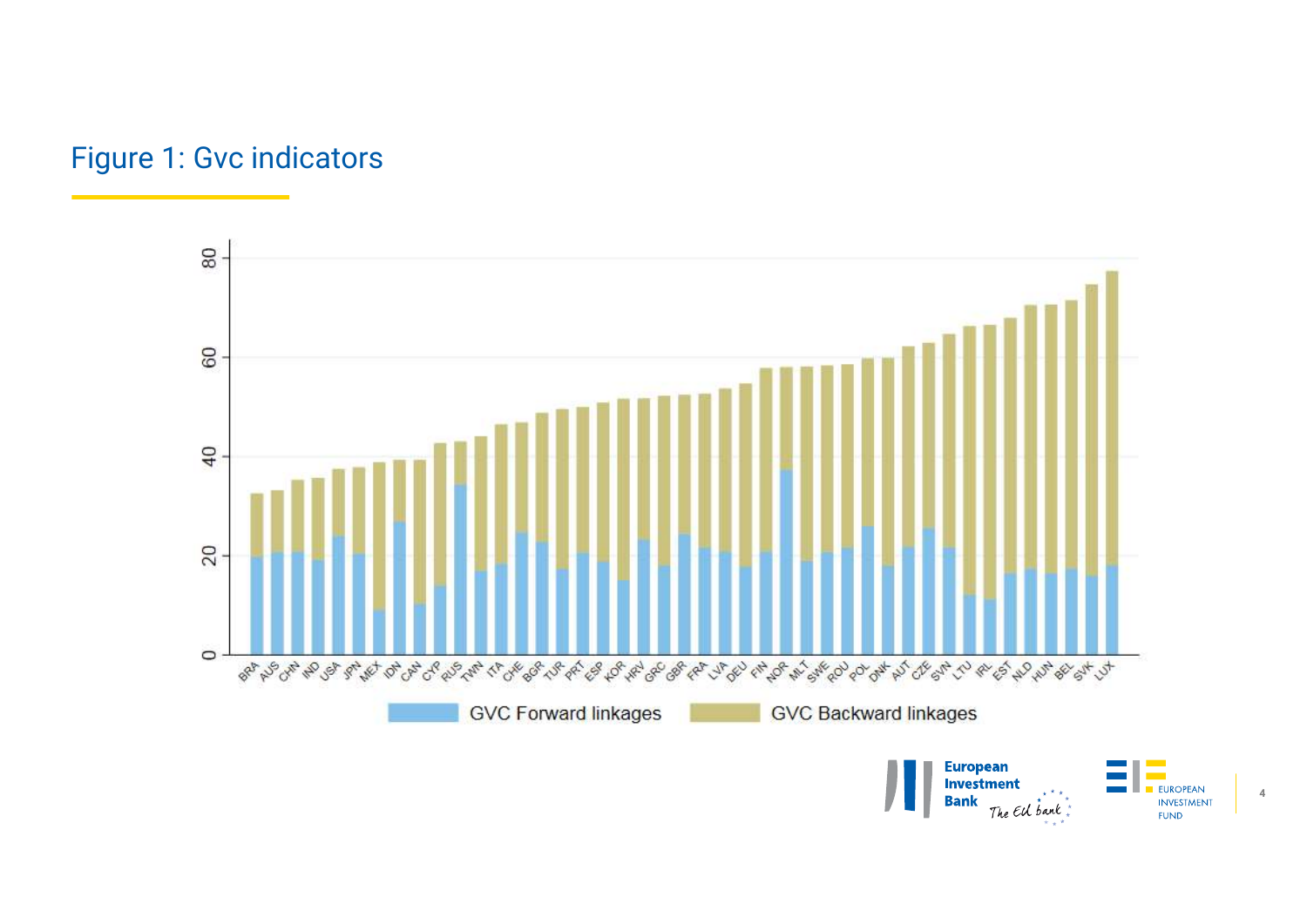# Short summary (cont)<br>Main findings:

# Main findings:

- GDP: Larger economies have higher VAX ratios, smaller economies participate less and rank high in position.
- Industry composition: share of High tech manufacturing and service exports play key role. Suggesting effects from vertical integration. • **GDP:** Larger economies have higher VAX ratios, smaller economies participate less and<br>
• **Industry composition**: share of High tech manufacturing and service exports play key role.<br>
• **Capital intensity:** Capital abunda
- Capital intensity: Capital abundant countries are more able to source domestically.
- FDI: Driven by processing imported intermediate inputs for exports to final destinations.
- No significant findings for education level or institutional quality.
- 

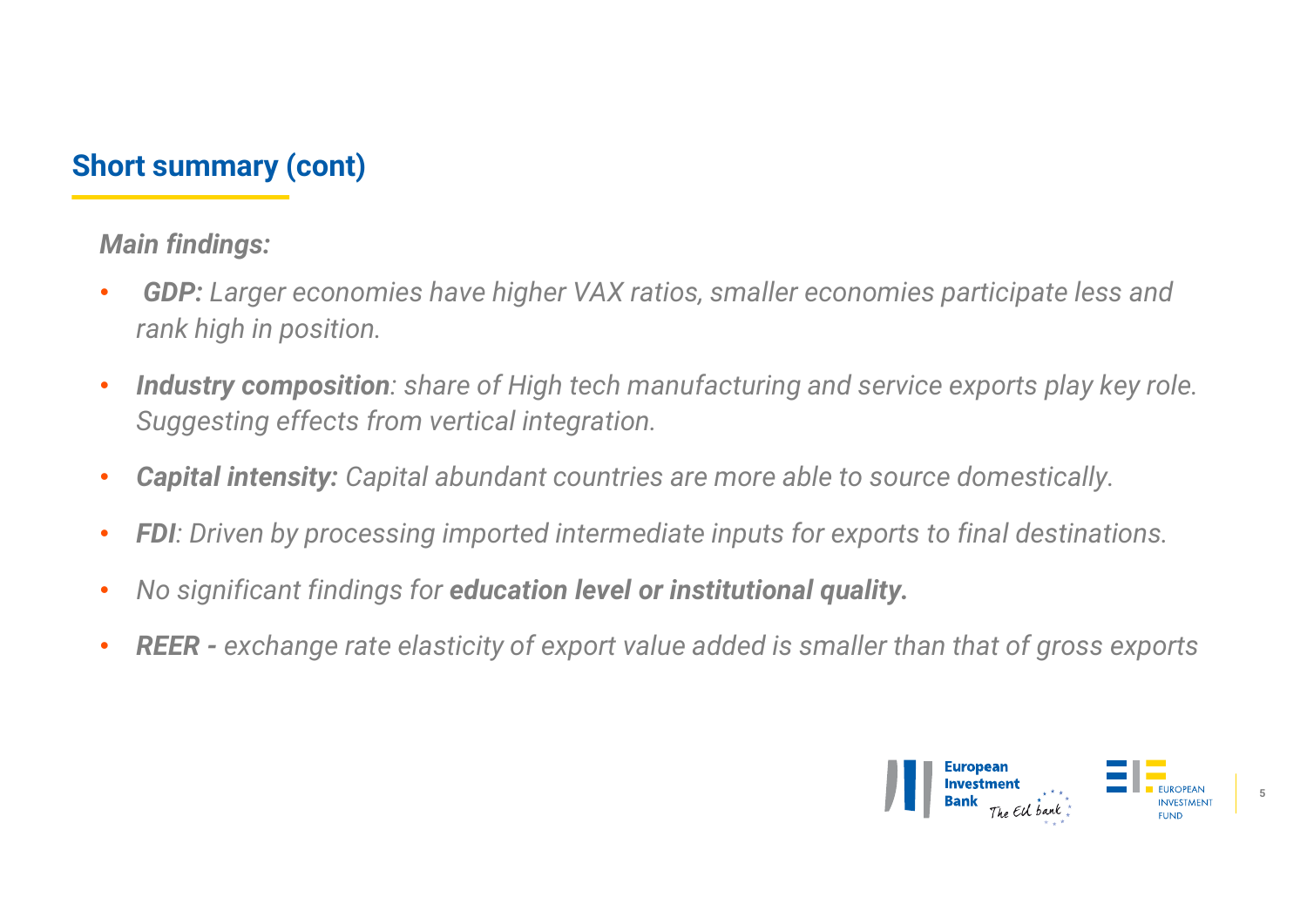# **Comments**

- 
- Very interesting analysis on an important and timely issue.<br>• The five dependent variables are closely connected.<br>• Could outliers present problems?<br>• Could outliers present problems? Apart the correlation graphical representation (crossplots) would help the reader.<br>• The five dependent variables are closely connected.<br>4 Apart the correlation graphical representation (crossplots) would help the reader.<br> For Very interesting analysis on an important and timely issue.<br>
• The five dependent variables are closely connected.<br>
• Could outliers present problems?<br>
• Could outliers present problems?<br>
• Is it worth introducing expl Very interesting analysis on an important and timely issue.<br>
The five dependent variables are closely connected.<br>
Apart the correlation graphical representation (crossplots) would help the reader.<br>
C.g. Highly integrated
- 
- 

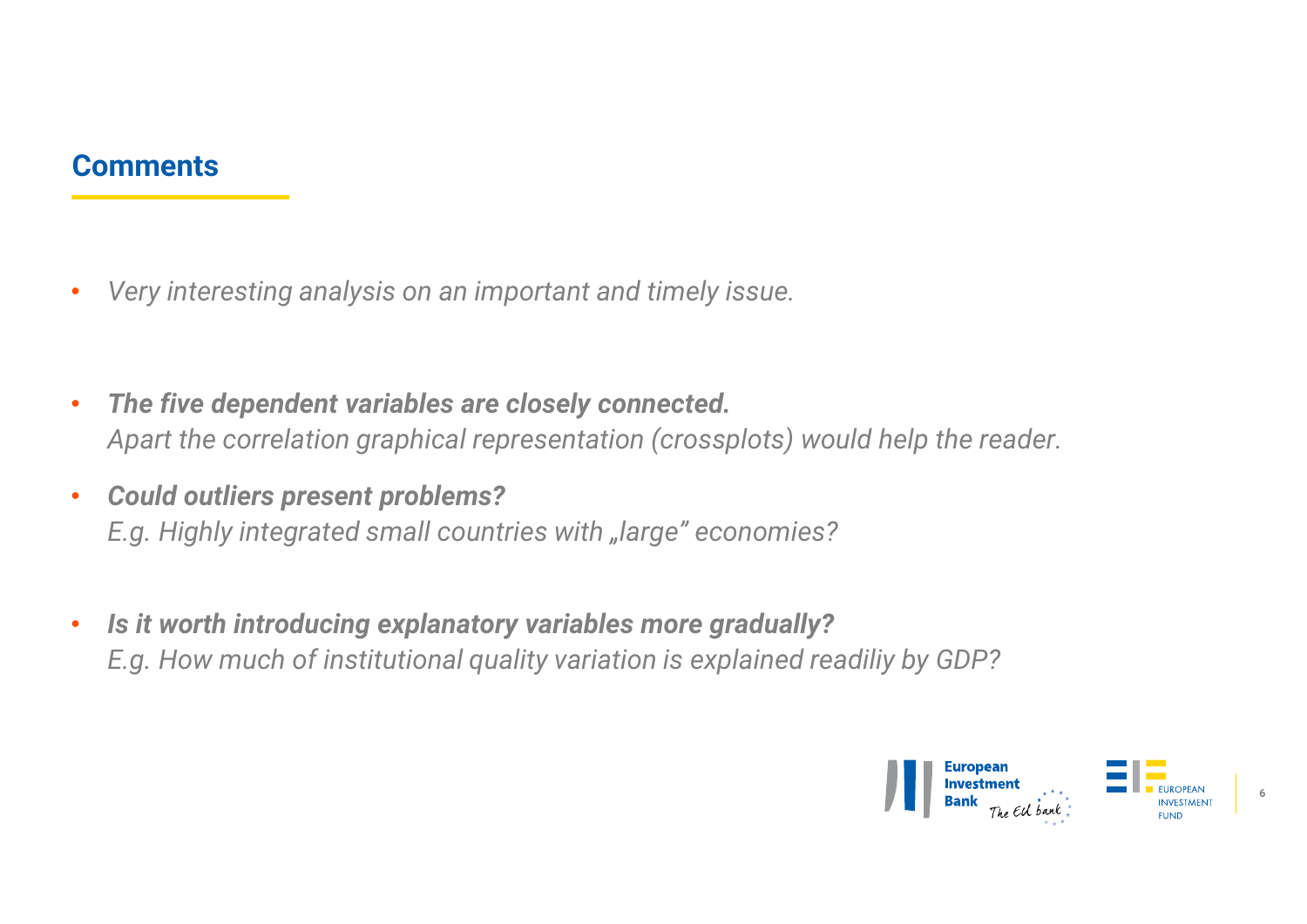# **Comments**

• Literature suggests variation of results by country groups<br>• Literature suggests variation of results by country groups<br>• How robust are your results in this respect?<br>• Have you tried using other datasets with different mments<br>Literature suggests variation of results by country groups<br>How robust are your results in this respect?<br>Have you tried using other datasets with different time and country coverage? mments<br>Literature suggests variation of results by country groups<br>How robust are your results in this respect?<br>Have you tried using other datasets with different time and country coverage? E.g. EORA<br>Miner iccuo: **Literature suggests variation of results by country groups**<br>How robust are your results in this respect?<br>Have you tried using other datasets with different time and country coverage? E.g. EORA<br>**Minor issues:**<br>You mention mand and the comments<br>
Literature suggests variation of results by cournal<br>
How robust are your results in this respect?<br>
Have you tried using other datasets with differe<br>
Minor issues:<br>
You mention results on non-linearit

# • Minor issues:

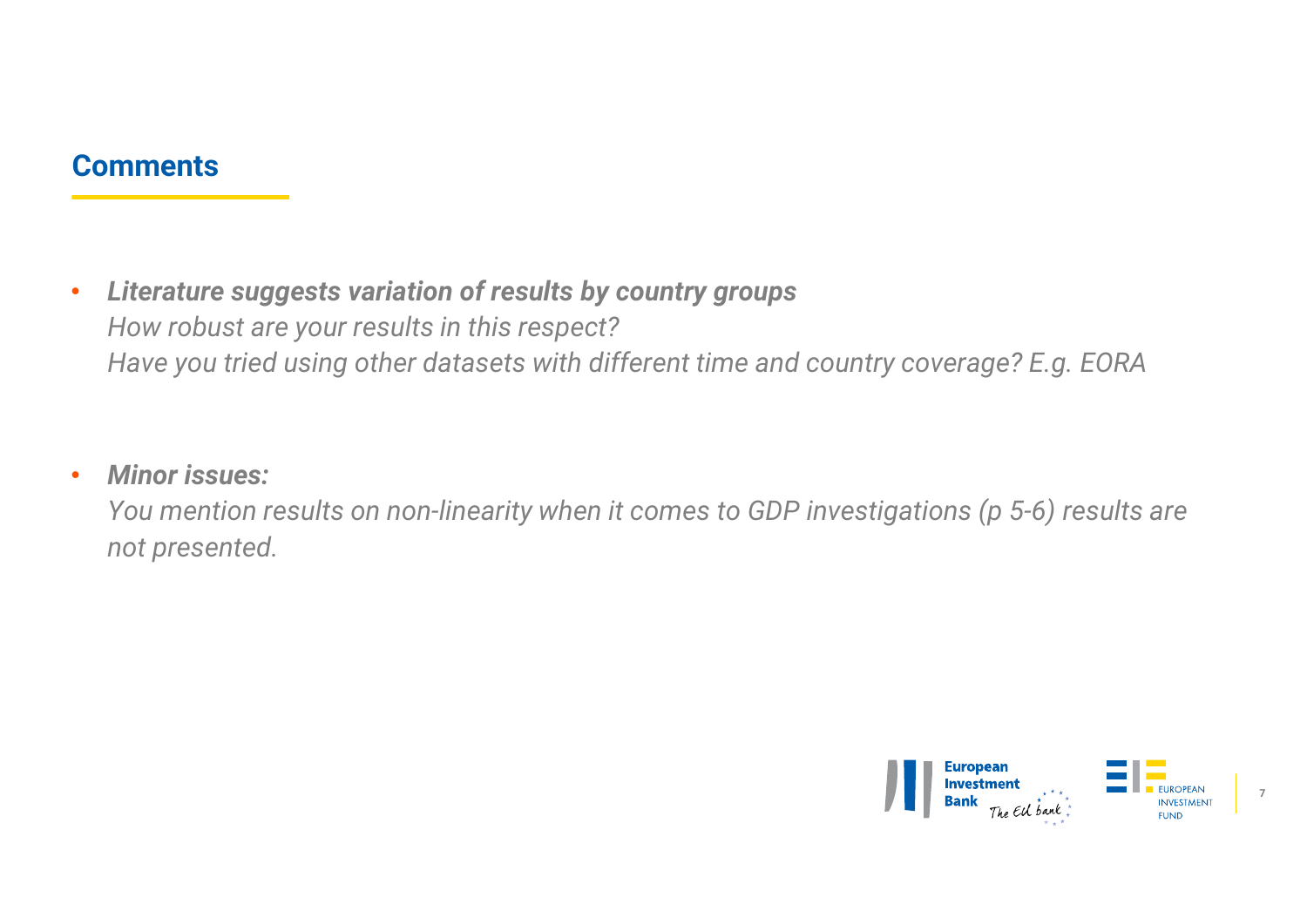

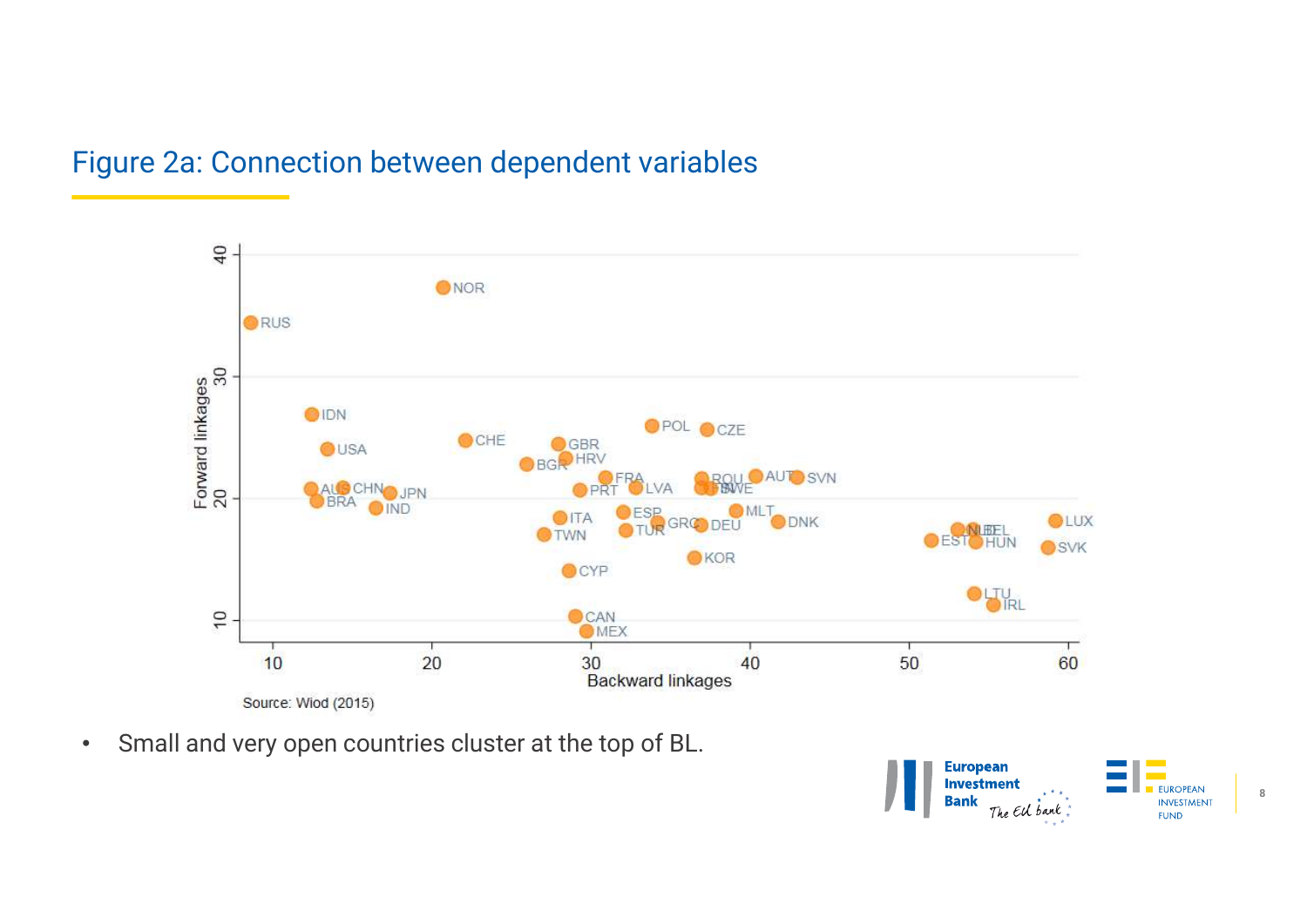

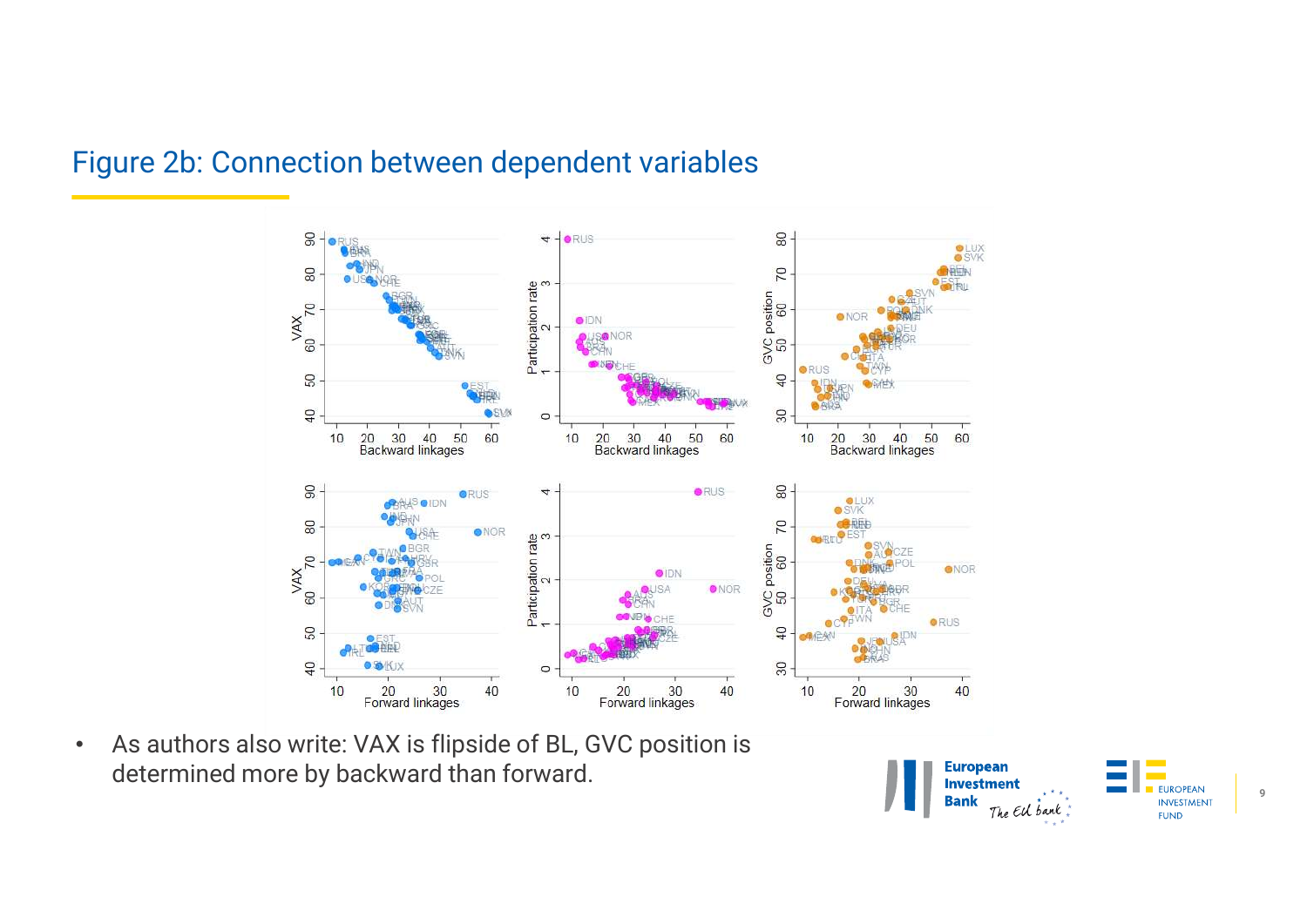